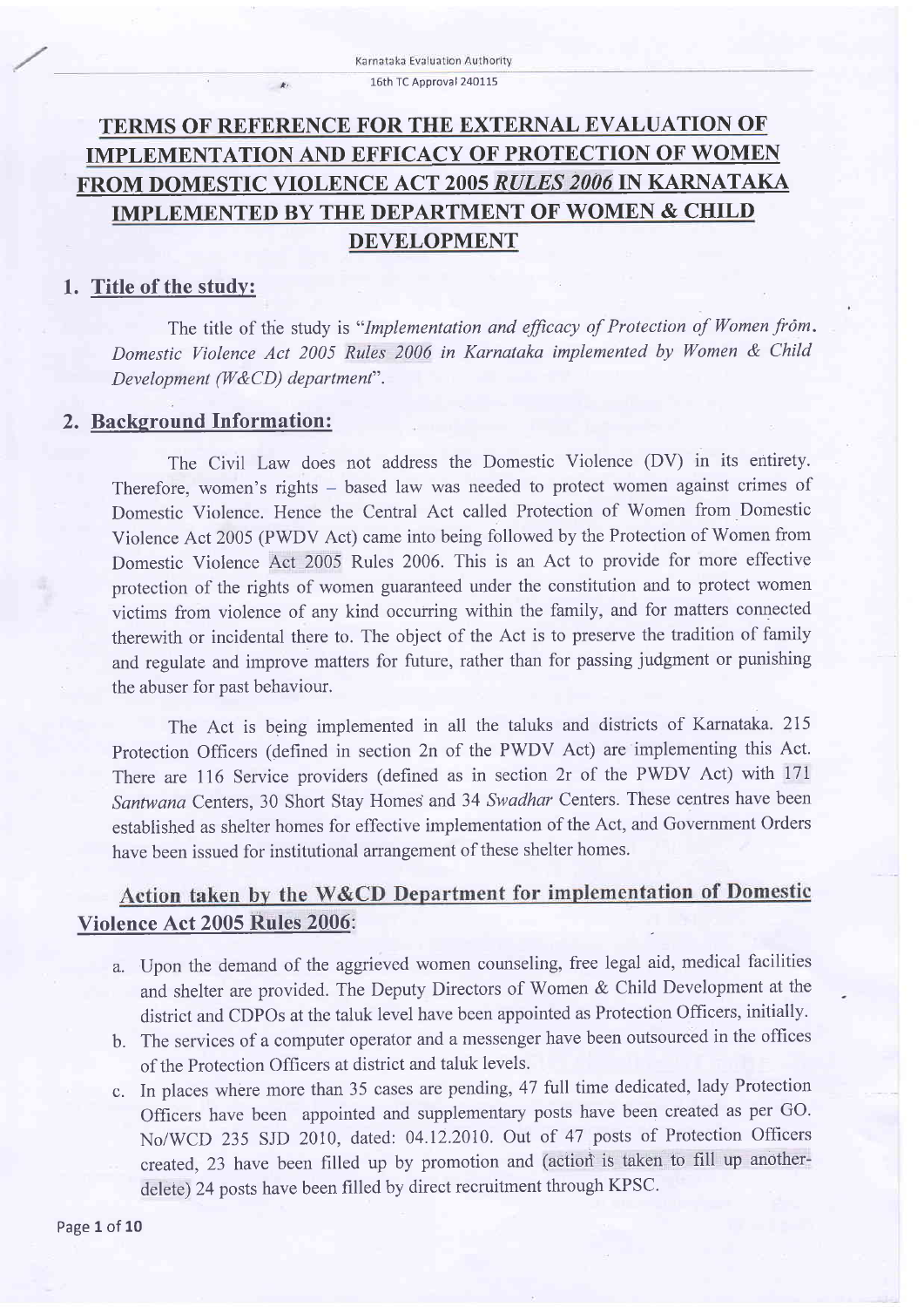- d. 34 Swadhar centers, 171 Santwana centers and 30 Short Stay Homes have been identified as shelter homes and orders issued. 116 NGOs have been identihed as Service Providers (defined as in section 2r of the PWDV Act) and orders to that effect are issued. Counseling facilities are available for the aggrieved women in these centers.
- Legal advisors are appointed by Karnataka State Legal Services Authority and are deputed twice a week (on every Wednesday and Saturday) in the Protection Officer/CDPOs office for giving free legal advice to aggrieved women.
- As per Notification No. HFW 23 FPR 2007 dt 1.2.2008, The Govt of f.
- Karnataka has notified to provide medical facilities, from all the hospitals owned' maintained or controlled by the State, to the victims under PWDV Act 2005.
- Under the Domestic violence Act 2005 Rules 2006, awareness programmes, workshops are held at State, Divisional and districts levels along with National Institute of Public Co-ordination and Child Development G{IPCCD), Legal Services Authority and Administrative Training Institute, Mysore. 3 workshops have been conducted at the State level, 11 at divisional level and 26 at district level for police officers, medical officers, Protection Officers, Lawyers, service Providers, Gram Panchayat members, Stree Shakthi Group members and Anganwadi workers. Two sensitization training programmes were conducted for Judges in coordination with Karnataka Judicial Academy. In addition, a month's job orientation training has been imparted to newly appointed lady Protection Officers by ATI, Mysore during March 2012.
- h. At taluk level, a day's awareness campaign is conducted each year for 5 hoblis. This is done in collaboration with Karnataka Legal services Authority. The beneficiaries of this awareness campaign are women at Gram Panchayath Level/wards, Supervisors of ICDS' Medical Officers, Police Officers, school teachers, Lawyers, Protection Officer/ CDPO, Service providers, members of NGOs, members of SHGs and Anganwadi workers and elected members of Gram Panchayaths.
- 4 Training Programmes were conducted via satellite for Anganwadi workers, SHGs  $\mathbf{i}$ . members, Women Police personnel, school teachers and elected members of Gram Panchayaths regarding implementation of Domestic Violence Act 2005 Rules 2006.
- Under IEC, Kannada versions of Domestic violence Act 2005, Rules 2006 and training J manual of protection Officers, introductory book with FAQS addresses/phone numbers of all protection officer and shelter homes and application forms are printed and circulated to all the Protection Officers and other stake holders.
- k. Brochures have been printed in Kannada for propagation of the Act.
- Co-ordination Committees have been constituted at State/district/taluk levels for proper l. implementation of Domestic violence Act 2005 Rules 2006 and review from time to time.

# **Action Taken During 2012-13**

- Two training programmes were conducted at district level with all stake holders for a. effective implementation of Protection of women from Domestic violence Act <sup>2005</sup> Ruies 2006.
- b. 5 Awareness Campaigns were held in each taluk (hobli level), thus in all 925 awareness campaigns were held.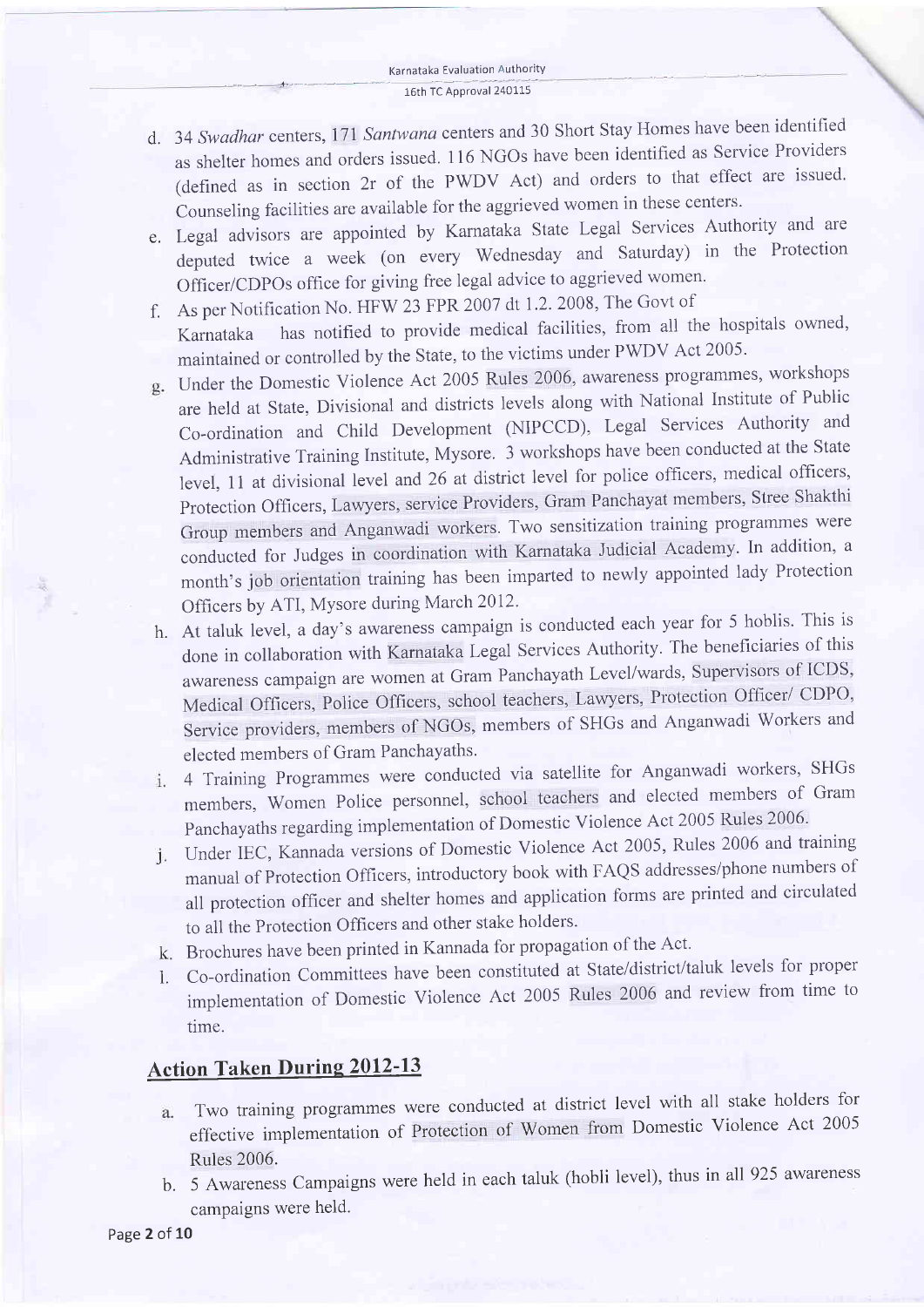c. In Karnataka Judicial Academy a day's workshop was held on 06.01 .2073 for Judges.

### Action Taken Durine 2013-14

**COMP** 

- a. On 11.06.2073, a training programme was held via satellite for propagation of the coutents of the Domestic Violence Act 2005 for Protection Officers, Service Providers, Advocates of Legal Service Authority, Officers of H & FW Department, Supervisors of ICDS, Police Officers, school teachers, Protection Officer/ CDPO, Service providers, members of NGOs, members of SHGs, Anganwadi Workers and elected members of Gram Panchayaths.
- b. Funds released for conducting District Level Training Programmes according to plan of action.
- c. The SHG members who have already been trained under Domestic Violence Act imparted training to other women of the villages. Five hoblis in each taluk are selected for training programme and advertisements in Television and newspapers made in December 20t3.
- d. Karnataka State Legal Services Authority has also conducted awareness campaigns in coordination with Women and Child Development Department.

### State Level Co-ordination Committee

A State level Co-ordination Committee has been constituted for effective implementation of Domestic Violence Act vide OM, no.WCD 210 WCA 2007 dated: 22-01- 2010

#### District Level Co-ordination Committee

A district- level Co-ordination committee has been constituted vide OM. -No.WCD 175 WCA 2007dated: 19.12.2007.

#### Taluk Level Co-ordination Committee

A taluk level Co-ordination Committee is constituted for effective implementation of the Domestic Violence Act. This is headed by the Tahsildar, other members being the officer of Taluk Legal Service Authority, Circle Inspector of Police, Govt Assistant Prosecutor, taluk Officer of H&FW Department, Assistant Director Information & Publicity, one representative from Service Provider Organization and Protection homes and the taluk Protection Officer/CDPO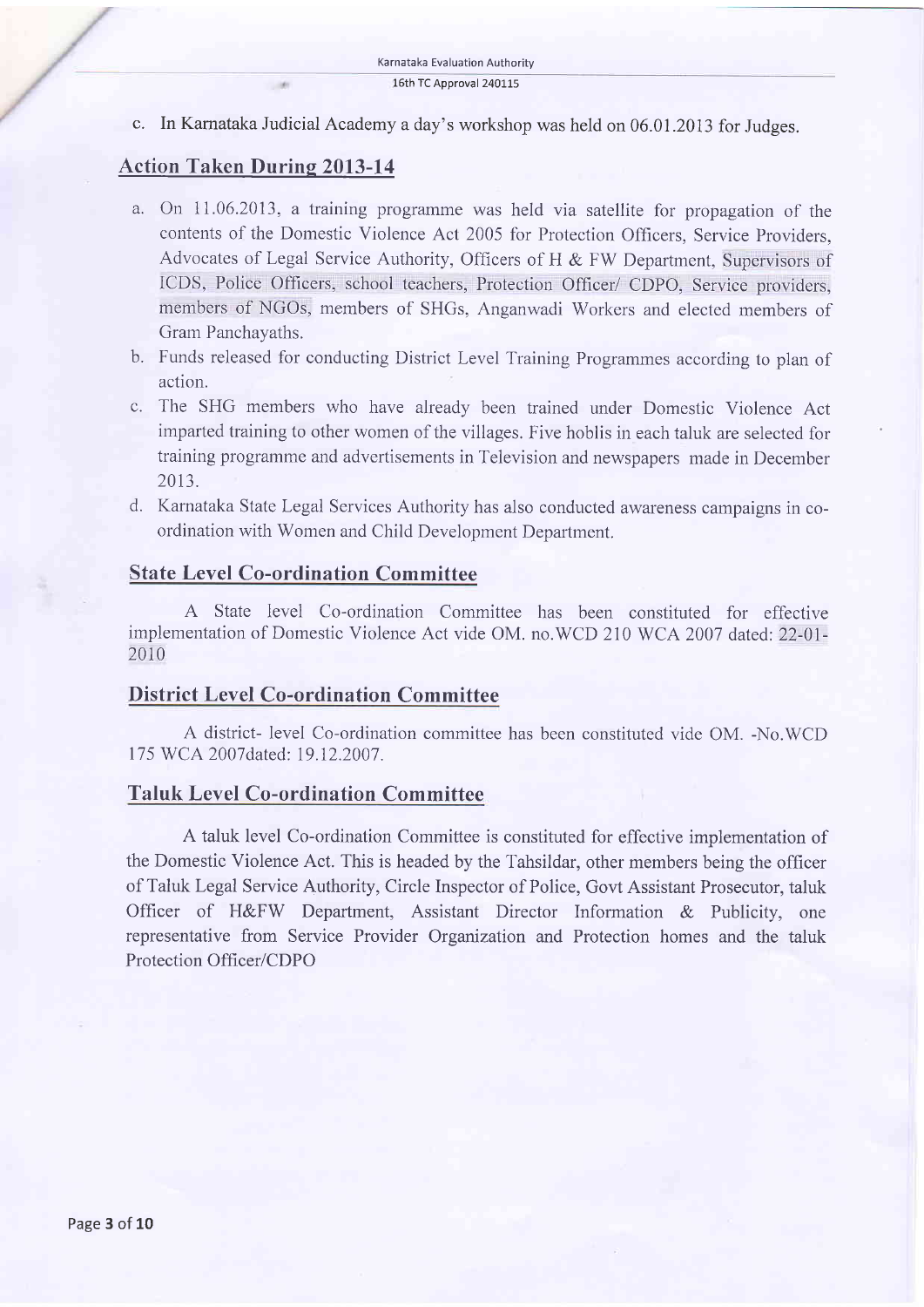Karnataka Evaluation Authority 16th TC Approval 240115



- de

The details of cases booked/disposed by various means from 2007-08 to 2013-14 and amount released and spent for implementation of Act are as under:

| ы.<br>N <sub>o</sub> | <b>Details</b>                              | 2007-08                  | 2008-<br>09 | 2009-10 | $2010 -$<br>11 | $2011 -$ | $2012 -$   | $2013-$        | <b>Total</b> |
|----------------------|---------------------------------------------|--------------------------|-------------|---------|----------------|----------|------------|----------------|--------------|
| $\mathbf{1}$         | No of Cases Registered                      | 826                      | 2933        | 4630    |                | 12       | 13         | 14             |              |
| $\overline{2}$       | Cases disposed in courts                    | 145                      | 252         |         | 5630           | 7899     | 5509       | 5796           | 33223        |
| 3                    | Protection orders issued                    | 51                       |             | 288     | 77             | 335      | 506        | 307            | 1910         |
|                      |                                             |                          | 90          | 116     | 64             | 304      | 206        | 62             | 893          |
| $\overline{4}$       | Residence orders issued                     | 39                       | 54          | 140     | 48             | 299      | 356        | 49             | 985          |
| 5                    | Monetary relief orders<br>issued to victims | 100                      | 127         | 212     | 142            | 326      | 459        |                |              |
| 6                    | Child custody orders issued                 | 8                        |             |         |                |          |            | 174            | 1540         |
| $7\overline{ }$      | Interim relief orders issued                |                          | 16          | 74      | 52             | 6        | 259        | $\overline{7}$ | 422          |
| 8                    | Compensation                                | 26                       | 119         | 212     | 59             | 136      | 304        | 223            | 1079         |
| 9                    | Ex-parte orders issued                      | 14                       | 103         | 188     | 6              | 231      | 356        | 117            |              |
|                      |                                             | ۰                        | 65          | 60      |                | 145      |            |                | 1015         |
| 10                   | Cases settled through<br>Counseling         | 203                      | 214         | 686     | 993            | 985      | 34<br>2115 | 72             | 383          |
| 11                   | Appeal to higher Courts                     | $\overline{\phantom{a}}$ | 8           |         |                |          |            | 1157           | 6353         |
|                      |                                             |                          |             | 104     | 53             | 238      | 22         | 112            | 537          |

 $\sqrt{2}$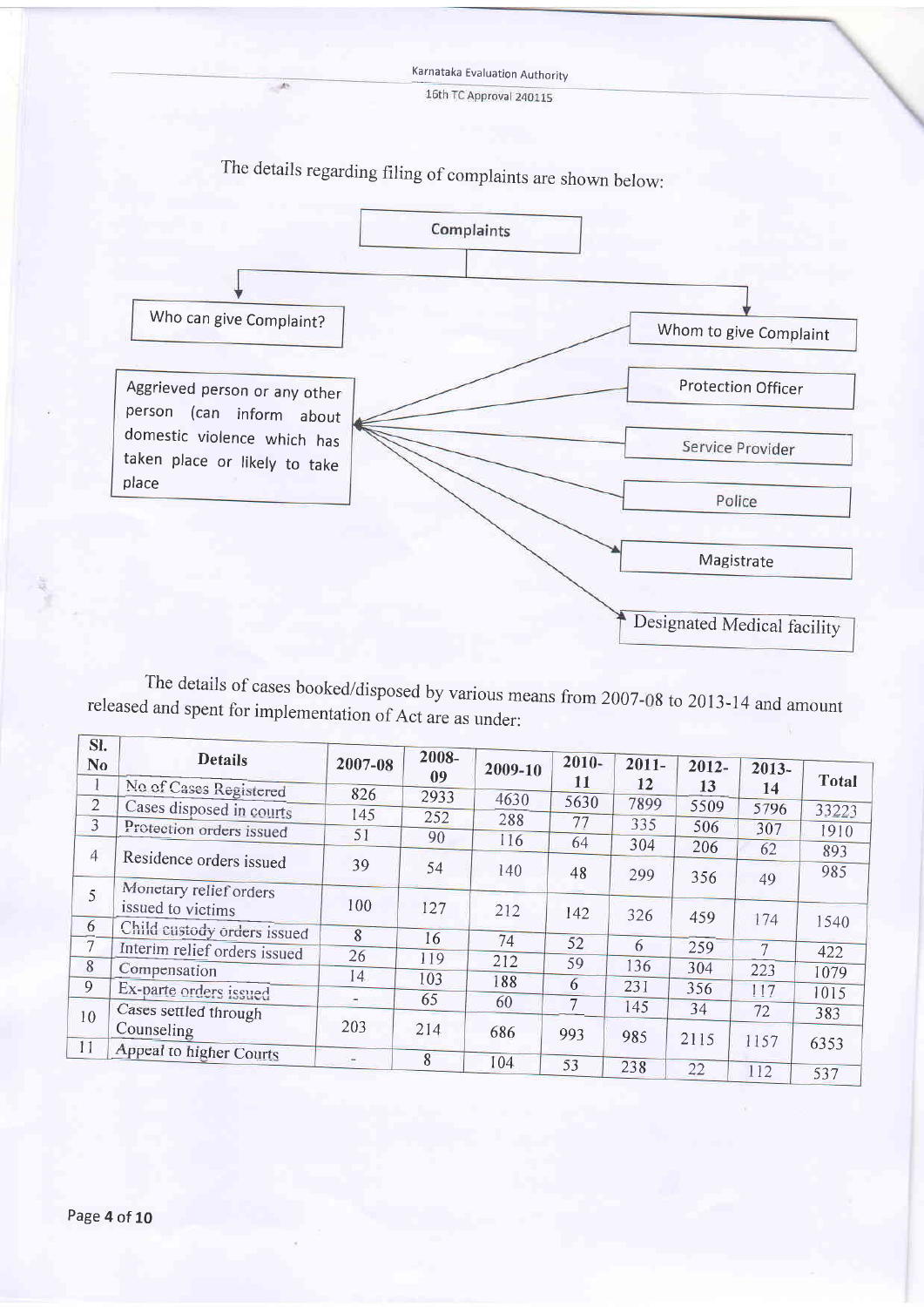#### 16th TC Approval 240115

| Year        | <b>Amount allotted</b> | <b>Amount</b><br>released | Actual<br><b>Expenditure</b> | <b>Remarks</b>                                                             |
|-------------|------------------------|---------------------------|------------------------------|----------------------------------------------------------------------------|
| 2007-08     | 265.00                 | 64.20                     | 64.20                        | Protection Officers posts were vacant<br>hence release/expenditure is less |
| 2008-09     | 250.00                 | 150.00                    | 146.61                       | Protection Officers posts were vacant<br>hence release/expenditure is less |
| 2009-10     | 292.34                 | 205.48                    | 180.70                       | Protection Officers posts were vacant<br>hence release/expenditure is less |
| 2010-11     | 723.22                 | 361.60                    | 348.18                       | Protection Officers posts were vacant<br>hence release/expenditure is less |
| $2011 - 12$ | 530.22                 | 276.60                    | 244.54                       | Protection Officers posts were vacant<br>hence release/expenditure is less |
| 2012-13     | 553.00                 | 336.00                    | 320.88                       | Protection Officers posts were vacant<br>hence release/expenditure is less |
| 2013-14     | 600.00                 | 600.00                    | 500.74                       | Protection Officers posts were vacant<br>hence release/expenditure is less |

Details of amount released and expenditure incurred is as follows (Rs Lakhs)

## 3. Evaluation Scope. purpose and obiectives:

The scope of evaluation is the entire State of Karnataka. The objective of the Act is to bring about a social change by creating awareness, by educating people and of course legal actions/reforms. The purpose of the evaluation is to study the nature, extent and incidence of domestic violence against women and to identify the correlates of domestic violence. Further, it is required to know the effectiveness of the present implementation of PWDV Act, to find out the loopholes in implementation and to suggest corrective measures to be taken by government and other stake holders so that cases are settled early and justice is delivered in time to the aggrieved Women.

## 4. Evaluation Questions (inclusive not exhaustive):

### A. Institutional Mechanism

- 1. How many awareness campaigns, workshops and training programmes related to PWDW Act were targeted each year at taluk/district and State Level for women and other stake holders, since inception of the PWDV Act? How many were actually held?
- 2. How frequently do the Co-ordination Committees meet at taluk/district/ State levels? What are the important decisions taken in these meetings/recommendations suggested for speedy disposal of cases and improvement in the process of implementation of the PWDV Act?
- 3. What is the sanctioned and existing staff strength at State, district and taluk levels for implementation of the Act? Is these staff dedicated exclusively for this or CDPOs are put in additional Charge of implementing the Act along with other functions of the department? District wise details may be obtained and analyzed where, the cases are disposed off early i.e. in Taluks/blocks having exclusive/dedicated staff or in Taluks/blocks doing this as additional work?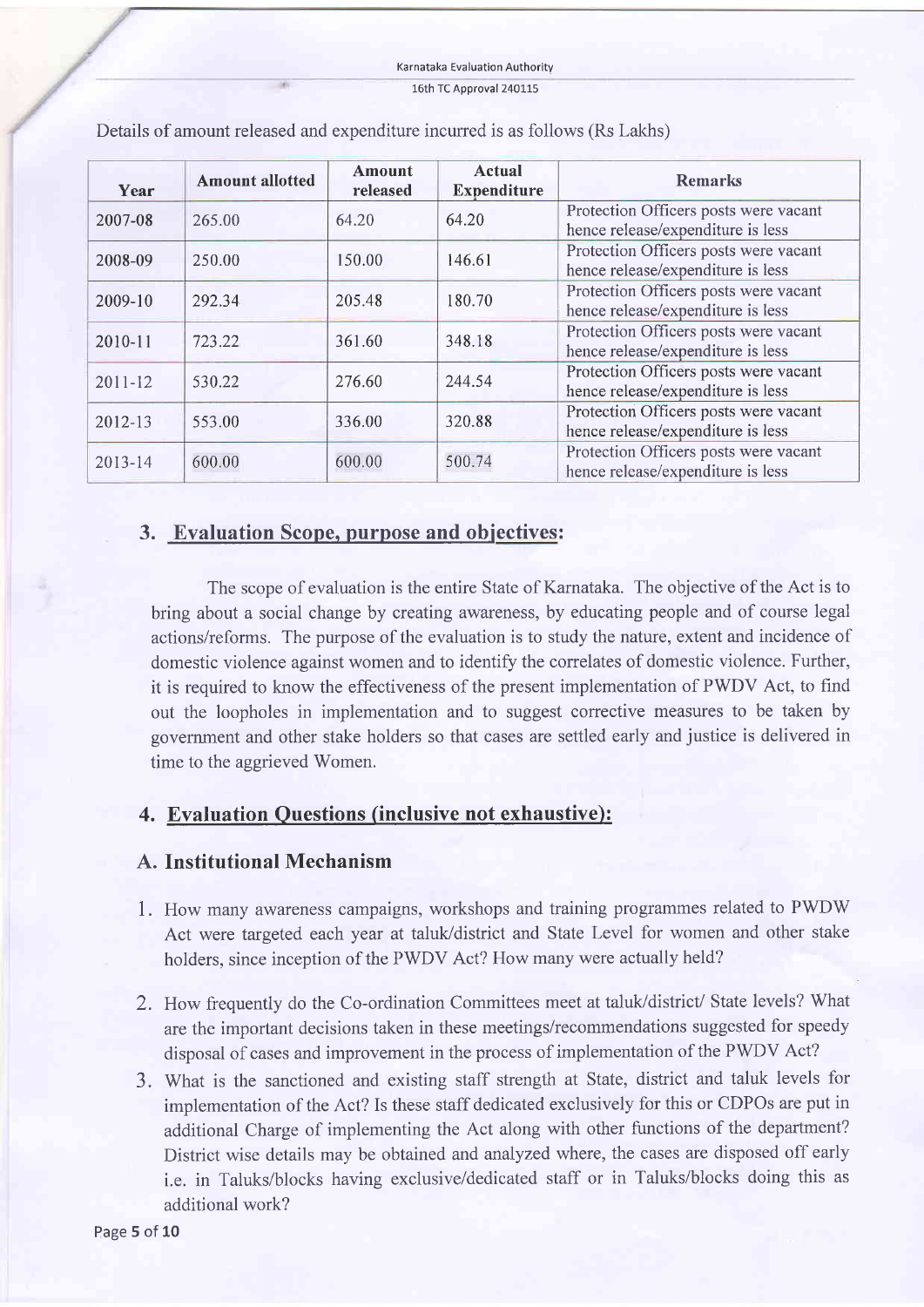$\overline{\phantom{a}}$ 

### B. Implementation Process:

..

- 1. The district wise, year wise and "nature of case" wise statistics (i.e. physical/sexual/economic/emotional abuse/dowry harassment/IPC 498 A cases) may be collected since inception till 2013-14 and analyzed. Is there a pattern that can be seen in this which will be useful for better implementation of the Act in future?
- 2. How many aggrieved women are referred to family counseling centres/Santwana/Swadhar centres for counsellings by CDpO/pO?
- 3. What percentage of aggrieved women need immediate short stay facility? How many of them are actually sent to shelter homes by Protection Officers/CDPO/Police personnel?
- 4. Is date of hearing fixed in court within 3 days of the receipt of application by the court?
- 5. Is the time prescribed for filing the cases, issue of Domestic Incident Reports (DIRs) by Protection officers/service providers and issue of court notice/summons adhered to? If not, what is the average time taken to do these? What are the reasons for the delay (where it exists) and how could it be minimized or avoided? Whether in DIR form-l, under III economic Violence, "forcing to take up employment" needs to be included.
- 6' After forwarding of DIR to the magistrate, how many cases were referred for mediation/Counseling by court and how many cases were settled by counseling/ mediation in family court / other courts?
- 7. After forwarding of DIR to the magistrate, where counseling/mediation was not resorted to or failed, what is the average time taken for hearing and final disposal of the cases in courts?
- 8. what is the average time taken for issue of Interim orders?
- 9. Are Ex-parte Orders issued by court as and when required?
- 10.Are Magistrates/courts disposing of applications within 60 days from the date of  $1<sup>st</sup>$ hearing?
- 11. Are court interim / final orders given to protection officers/petitioner freely?
- 12.Are appeals to Courts of session being filed within 30 days of service of order to any of the parties?
- 13.Are there any instances of violations of implementing the orders passed by the magistrate? If so, how many cases are there and what action has been taken on the violators? Give details.
- 14.Is there any mechanism to collect and store data of Domestic Violence over the years? If yes, who manages the data? Is the programme reviewed by state/central Govt. periodically? Are QPRs consolidated at district and state levels and sent to central Govt. ?
- 15'Is there follow up of recommendations of the state/district/taluk level co-ordination committees? How many amendments to the PWDV Act were suggested and actually made?
- 16.Are there any reliable social, economic factors and other habits /vices which correlate to domestic violence against women?
	- (e.g. Economic Violence on non-earning homemaker)
	- (e.g. DV due to drinking or substance abuse by men)
	- (e.g. DV by men in multiple relationships, gambling by men)
	- (e.g. More physical violence on un-educated people)
	- (e.g. More Mental/Emotional violence on educated people)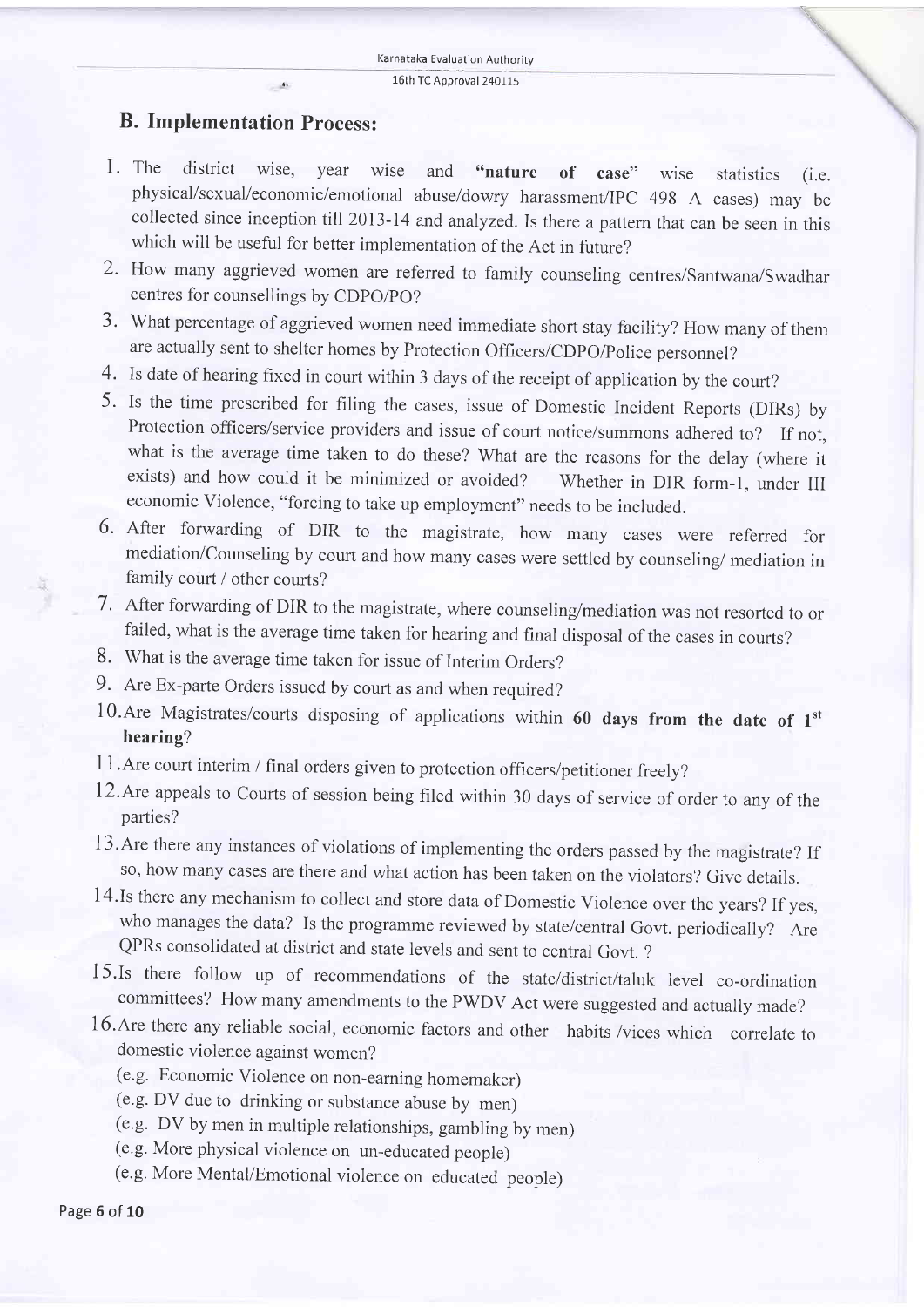- 17.Do abused women have any preference (non-Govt. vs. Govt. agencies) in seeking help and justice?
- 18.Is the presence of Stree Shakthi self-help Groups of W & CD Dept. preventive or reactive to Domestic Violence? Has more awareness been created in general public?
- 19. What was the basis on which 47 posts of protection officers wete created and when was this done. Is there need to look at the issue of need of more protection officers in the present scenario?
- 20. Is the implementation of the PWDV Act significantly different between areas where there are dedicated full-time Protection Officers as compared to those areas where Protection Officers/CDPOs are on in-charge duties?
- 21. If DV case is booked against a person, is he retaliating by booking case under section-12 of Hindu Marriage Act for Restitution of conjugal rights or section-11 for judicial separation
- 22. To suggest, based upon the cases studied, measutes to control, minimize and, if possible, eliminate domestic violence against women.

#### 5. Sampling and Evaluation Methodology:

 $-164$ 

There are 215 Protection Officers in 204 ICDS blocks spread over 30 districts of the state. 20 blocks should be selected in such a way that 5 blocks are selected from each of the 4 revenue divisions such that they cover two or more districts, within which there should be at least 1 block where more than 35 PWDV Act cases are pending and an exclusive Lady Protection officer has been appointed. Sampling intensity is recommended to be 5%.

FGDs to be held at the district/taluk level with all the stake holders, i.e. Deputy Directors of W & CD department, CDPOs, Protection Officers, Service Providers, Officers of State Legal Services Authority, Persons Managing the Swadhar, Santwana Centers and Short Stay Homes, service providers and Police Offrcers. A few victims of Domestic Violence should be personally interviewed, to elicit their views on how useful and effective the Act was in their case and suggestions for better implementation and improvement of the Act.

#### 6. Deliverables and time schedule:

The details of PWDV Act 2005 and Rules 2006, district wise details of DV cases, list of seruice providers, and protection officers and relevant information available can be had from the Women and Child Development Department. The Director, Women and Child Development Department to issue necessary instructions to Deputy Directors, CDPOs, Protection Officers, Service Providers, Legal Advisors of State Legal Service Authority, Persons Managing the Swadhar, Santwana Centers and Short Stay Homes to co-operate with the evaluation consultants in completing the study in time. It is expected to complete the study in 6 months time, excluding the time taken for approval. The evaluating agency is expected to adhere to the following timelines and deliverables.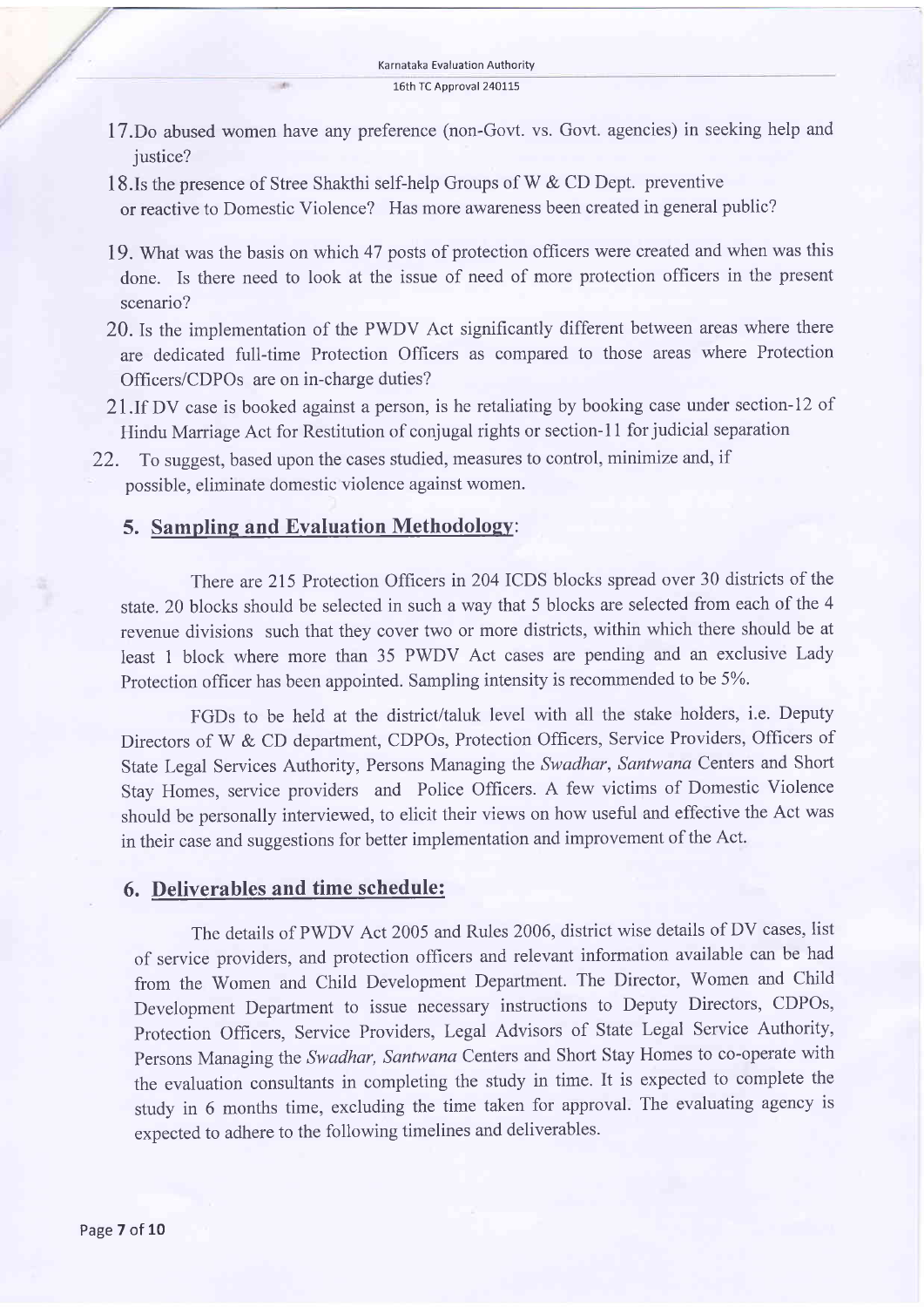The Consultant Evaluation Organization should complete the study in 6 months time, excluding the time taken for approval. They are expected to adhere to the following timelines and deliverables or be quicker than the follows.

| a. Work plan submission    | : One month after signing the agreement. |
|----------------------------|------------------------------------------|
| b. Field Data Collection   | : Three months from date of Work Plan    |
|                            | Approval.                                |
| c. Draft report Submission | : One month after field data collection. |
| d. Final Report Submission | : One month from draft report approval.  |
| e. Total duration          | $: 6$ months.                            |

### 7. Oualifications of the consultants and method of selection:

Consultants should have and provide details of evaluation team members having technical qualifications/capability as below-

- i. A legal Advocate/retired Law Graduate with at least five years experience at bar (for both cases), Preferably Woman.
- ii. An expert in Gender issues,
- iii. Statistician, and,

 $\sim$   $A\cdot$ 

iv. Data collection research assistants.

Since the study involves conversation with women victims , at least one person mentioned at serial iv has to be a woman, and generally for all they should be in such numbers that the evaluation is completed within the scheduled time prescribed by the ToR.

Consultants not having these number and kind of personnel will not be considered as competent for evaluation.

### 8. Qualities Expected from the Evaluation Report

The following are the points, only inclusive and not exhaustive, which need to be mandatorily followed in the preparation of evaluation report:-

- 1. By the very look of the evaluation report it should be evident that the study is that of the Karnataka Evaluation Authority (KEA) which has been done by the Consultant. It should not intend to convey that the study was the initiative and work of the Consultant, merely financed by the Karnataka Evaluation Authority (KEA).
- 2. Evaluation is a serious professional task and its presentation should exhibit it accordingly. Please refrain from using glossy, super smooth paper for the entire volume overloaded with photographs, graphics and data in multicolor fancy fonts and styles.
- 3. The Terms of Reference (ToR) of the study should form the first Appendix or Addenda of the report.
- 4. The results should first correspond to the ToR. In the results chapter, each question of the ToR should be answered, and if possible, put up in a "match the pairs" kind of table, or equivalent. It is only after all questions framed in the ToR are answered, that results over and above these can detailed.